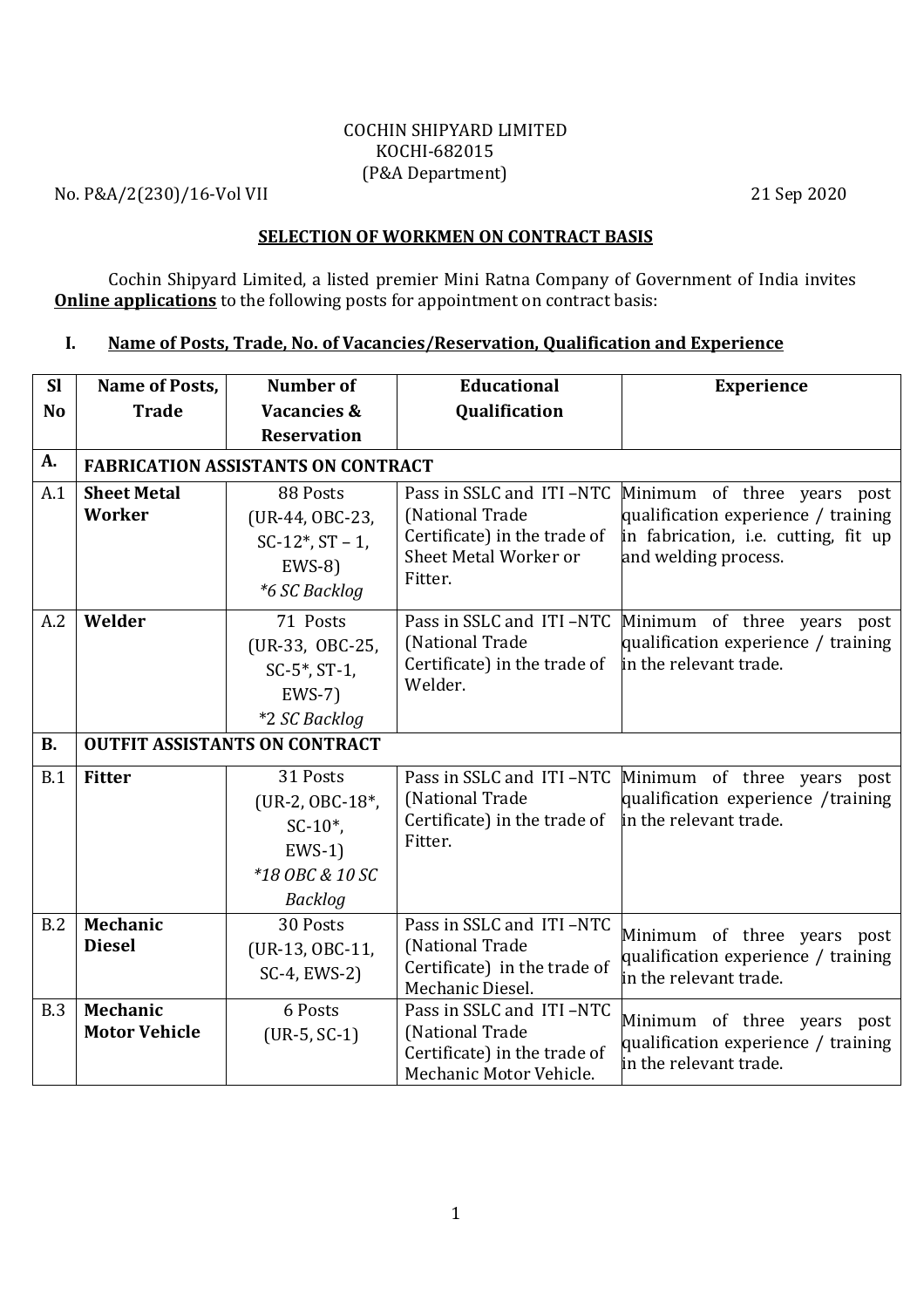| <b>Sl</b>      | Name of Posts,         | Number of              | <b>Educational</b>                                              | <b>Experience</b>                                                 |
|----------------|------------------------|------------------------|-----------------------------------------------------------------|-------------------------------------------------------------------|
| N <sub>o</sub> | <b>Trade</b>           | <b>Vacancies &amp;</b> | Qualification                                                   |                                                                   |
|                |                        | <b>Reservation</b>     |                                                                 |                                                                   |
| <b>B.4</b>     | <b>Fitter Pipe</b>     | 21 Posts               | Pass in SSLC and ITI-NTC                                        | Minimum of three years post                                       |
|                | (Plumber)              | (UR-5, OBC-12*,        | (National Trade                                                 | qualification experience / training                               |
|                |                        | $SC-2^*$ , $ST-1$ ,    | Certificate) in the trade of $\parallel$ in the relevant trade. |                                                                   |
|                |                        | $EWS-1$                | Fitter Pipe / Plumber.                                          |                                                                   |
|                |                        | *8 OBC & 1 SC          |                                                                 |                                                                   |
|                |                        | <b>Backlog</b>         |                                                                 |                                                                   |
| B.5            | <b>Painter</b>         | 13 Posts               | Pass in SSLC and ITI-NTC                                        | Minimum of three years post                                       |
|                |                        | (UR-8, OBC-3,          | (National Trade                                                 | qualification experience / training                               |
|                |                        | $SC-1$ , $EWS-1$ .)    | Certificate) in the trade of                                    | in the relevant trade.                                            |
| <b>B.6</b>     | Electrician            | 63 Posts               | Painter.<br>Pass in SSLC and ITI-NTC                            | Minimum of three years post                                       |
|                |                        | (UR-25, OBC-24*,       | (National Trade                                                 | qualification experience / training                               |
|                |                        | $SC-8^*$ , EWS-6)      | Certificate) in the trade of                                    | in the relevant trade.                                            |
|                |                        | *20 OBC & 7 SC         | Electrician.                                                    |                                                                   |
|                |                        | Backlog                |                                                                 |                                                                   |
| B.7            | <b>Crane</b>           | 19 Posts               | Pass in SSLC and ITI-NTC                                        | Minimum of three years post                                       |
|                | Operator(EOT)          | (UR-12, OBC-5*, SC-    | (National Trade                                                 | qualification experience /training                                |
|                |                        | 1, EWS-1)              | Certificate) in the trade of                                    | in operation of cranes (electrical).                              |
|                |                        | *3 OBC Backlog         | Electrician or Electronic                                       |                                                                   |
|                |                        |                        | Mechanic.                                                       |                                                                   |
| <b>B.8</b>     | Electronic             | 65 Posts               | Pass in SSLC and ITI-NTC                                        | Minimum of three years post                                       |
|                | Mechanic               | (UR-33, OBC-20*,       | (National Trade<br>Certificate) in the trade of                 | qualification experience /training<br>in the relevant trade.      |
|                |                        | $SC-6^*$ , EWS-6)      | Electronic Mechanic.                                            |                                                                   |
|                |                        | *19 OBC & 5 SC         |                                                                 |                                                                   |
|                |                        | <b>Backlog</b>         |                                                                 |                                                                   |
| <b>B.9</b>     | <b>Instrument</b>      | 65 Posts               |                                                                 | Pass in SSLC and ITI-NTC Minimum of three years post              |
|                | Mechanic               | $(UR-32, OBC-18^*)$    | (National Trade<br>Certificate) in the trade of                 | qualification experience /training<br>in the relevant trade.      |
|                |                        | $SC-8^*$ , $ST-1$ ,    | Instrument Mechanic.                                            |                                                                   |
|                |                        | $EWS-6$                |                                                                 |                                                                   |
|                |                        | *17 OBC & 8 SC         |                                                                 |                                                                   |
|                |                        | Backlog                |                                                                 |                                                                   |
|                | <b>B.10</b> Shipwright | 15 Posts               | Pass in SSLC and ITI-NTC                                        | Minimum of three years post                                       |
|                | <b>Wood</b>            | (UR-11, OBC-3,         | (National Trade<br>Certificate) in the trade of                 | qualification experience /training                                |
|                |                        | $EWS-1$                | Shipwright Wood.                                                | in the relevant trade.                                            |
|                | <b>B.11 Machinist</b>  | 11 Posts               | Pass in SSLC and ITI-NTC                                        |                                                                   |
|                |                        | (UR-5, OBC-4,          | (National Trade                                                 | Minimum of three years post<br>qualification experience /training |
|                |                        | SC-1, EWS-1)           | Certificate) in the trade of                                    | in the relevant trade.                                            |
|                |                        |                        | Machinist.                                                      |                                                                   |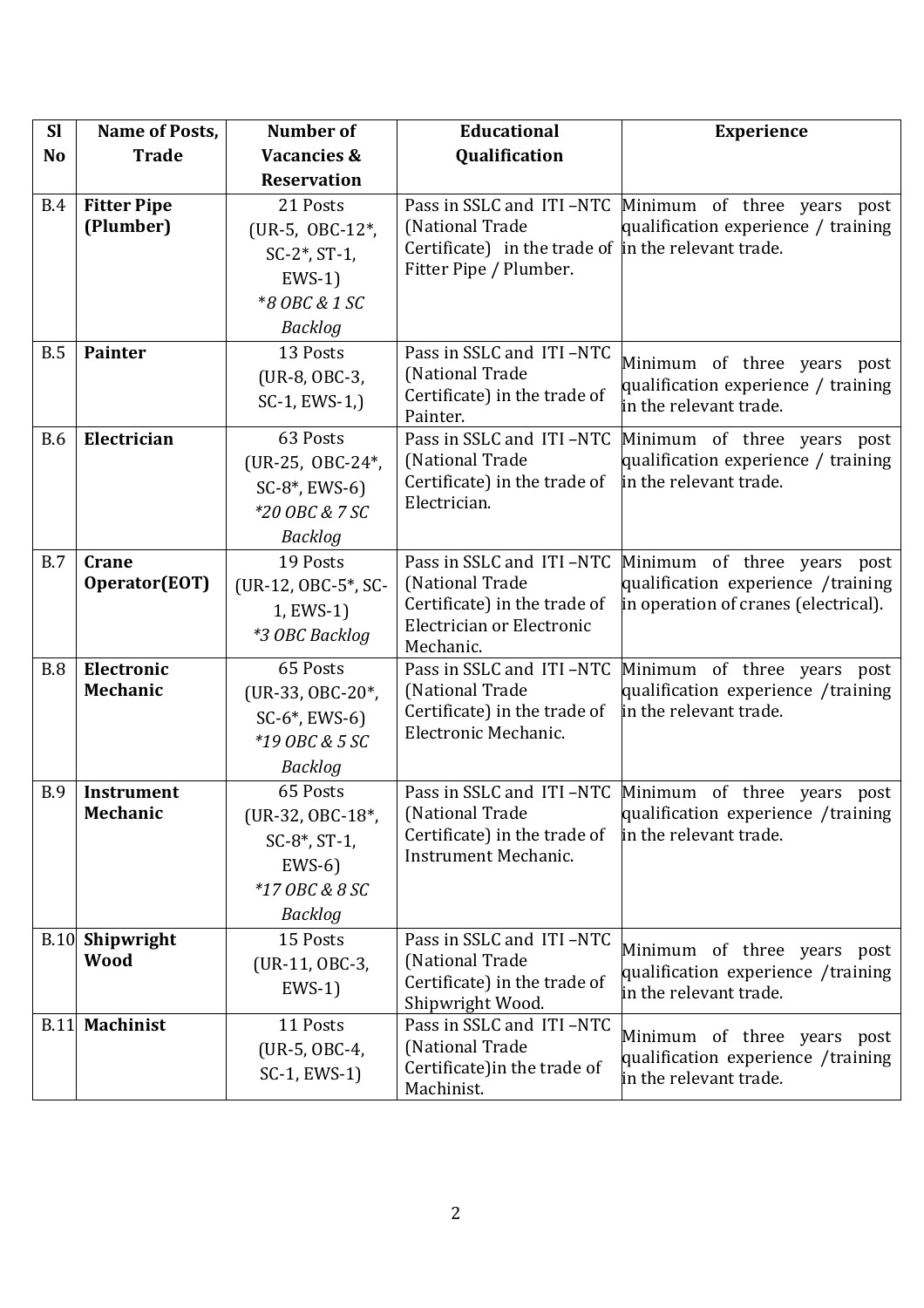| <b>Sl</b>              | <b>Name of Posts,</b>            | <b>Number of</b>               | Educational                                                                | <b>Experience</b>                                                                                                                                                                                                                                     |  |
|------------------------|----------------------------------|--------------------------------|----------------------------------------------------------------------------|-------------------------------------------------------------------------------------------------------------------------------------------------------------------------------------------------------------------------------------------------------|--|
| <b>No</b>              | <b>Trade</b>                     | <b>Vacancies &amp;</b>         | Qualification                                                              |                                                                                                                                                                                                                                                       |  |
|                        |                                  | <b>Reservation</b>             |                                                                            |                                                                                                                                                                                                                                                       |  |
|                        | <b>B.12 Auto Electrician</b>     | 2 posts (UR)                   | (National Trade<br>Electronics (MAEE) or<br>Mechanic Motor Vehicle.        | Pass in SSLC and ITI-NTC Minimum of three years post<br>qualification experience in OEM<br>Certificate) in the trade of based service centres like Maruti,<br>Mechanic Auto Electrical & Renault, Hyundai, Voltas, Escorts,<br>TATA, Bharat-Benz etc. |  |
| $\mathbf{C}$           | <b>Scaffolder on</b>             | 19 Posts                       |                                                                            | Pass in SSLC and ITI (NTC) in the trade of Sheet Metal                                                                                                                                                                                                |  |
|                        | contract                         | (UR-11, OBC- 5* SC-            |                                                                            | Worker/Fitter Pipe (Plumber)/Fitter with one or two years                                                                                                                                                                                             |  |
|                        |                                  | $2^*$ , EWS-1)                 | experience/training in general structural / scaffolding /<br>rigging work. |                                                                                                                                                                                                                                                       |  |
|                        |                                  |                                | 0r                                                                         |                                                                                                                                                                                                                                                       |  |
|                        |                                  | *2 OBC & 1 SC                  | <b>SSLC</b><br>Pass<br>with<br>in                                          | minimum<br>three<br>a<br><sub>of</sub><br>years                                                                                                                                                                                                       |  |
|                        |                                  | Backlog                        |                                                                            | experience/training in general structural /<br>scaffolding /                                                                                                                                                                                          |  |
| D                      | <b>Aerial Work</b>               |                                | rigging work.                                                              |                                                                                                                                                                                                                                                       |  |
|                        | <b>Platform</b>                  | 2 Posts (UR)                   | Pass in SSLC and a valid<br><b>Forklift or Crane Operator</b>              | Minimum of three years<br>post<br>qualification<br>experience<br>for                                                                                                                                                                                  |  |
|                        | Operator on                      |                                | driving license.                                                           | operating Forklift / JCB / Aerial                                                                                                                                                                                                                     |  |
|                        | contract                         |                                |                                                                            | Work Platform from a Logistics/                                                                                                                                                                                                                       |  |
|                        |                                  |                                |                                                                            | Transport<br>Service<br>Provider/                                                                                                                                                                                                                     |  |
|                        |                                  |                                |                                                                            | Travel Agency.                                                                                                                                                                                                                                        |  |
| E                      | Semi Skilled<br><b>Rigger</b> on | 53 Posts                       | Pass in IV Std.                                                            | of<br>Minimum<br>three<br>years<br>experience in Rigging of which                                                                                                                                                                                     |  |
|                        | contract                         | (UR-22, OBC-18*,               |                                                                            | two years in rigging of heavy duty                                                                                                                                                                                                                    |  |
|                        |                                  | $SC-7^*$ , $ST-1$ ,<br>$EWS-5$ |                                                                            | machine parts, assisting in the                                                                                                                                                                                                                       |  |
|                        |                                  | *7 OBC & 2 SC                  |                                                                            | erection of machinery/equipment                                                                                                                                                                                                                       |  |
|                        |                                  | Backlog                        |                                                                            | etc, Good knowledge of splicing                                                                                                                                                                                                                       |  |
| $\mathbf F$            |                                  |                                | standard pass                                                              | work of wire ropes.                                                                                                                                                                                                                                   |  |
|                        | <b>Serang on</b><br>contract     | 2 Posts (UR)                   | VII<br>valid Serang / Lascar cum Serang of a Motor Boat.                   | and Minimum one year experience as                                                                                                                                                                                                                    |  |
|                        |                                  |                                | Serang                                                                     |                                                                                                                                                                                                                                                       |  |
|                        |                                  |                                | Certificate issued by the                                                  |                                                                                                                                                                                                                                                       |  |
|                        |                                  |                                | Competent<br>Authority                                                     |                                                                                                                                                                                                                                                       |  |
|                        |                                  |                                | under<br>the<br>relevant<br>statutes.                                      |                                                                                                                                                                                                                                                       |  |
| G                      | <b>Cook for CSL</b>              | 1 Post (UR)                    | Pass in VII Std.                                                           | Minimum of five years experience                                                                                                                                                                                                                      |  |
|                        | <b>Guest House on</b>            |                                |                                                                            | as cook in Government or PSU                                                                                                                                                                                                                          |  |
|                        | contract                         |                                |                                                                            | Guest house/Factory Canteen/3                                                                                                                                                                                                                         |  |
|                        |                                  |                                |                                                                            | Hotel/Mess<br>of<br>Armed<br>Star                                                                                                                                                                                                                     |  |
|                        |                                  |                                |                                                                            | Forces/State Police/Food Catering<br>Service Agency. Knowledge of                                                                                                                                                                                     |  |
|                        |                                  |                                |                                                                            | Malayalam desirable.                                                                                                                                                                                                                                  |  |
| <b>Total Number of</b> |                                  |                                |                                                                            |                                                                                                                                                                                                                                                       |  |
| <b>Posts</b>           |                                  |                                | 577 Posts (UR-268, OBC-189, SC-68, ST-5, EWS-47)                           |                                                                                                                                                                                                                                                       |  |

\* 47 posts out of the above 577 posts is earmarked as under for Persons with Benchmark Disabilities (PwBD). The detailed physical requirements for the posts and categories identified are at clause  $\overline{VI}$  (b).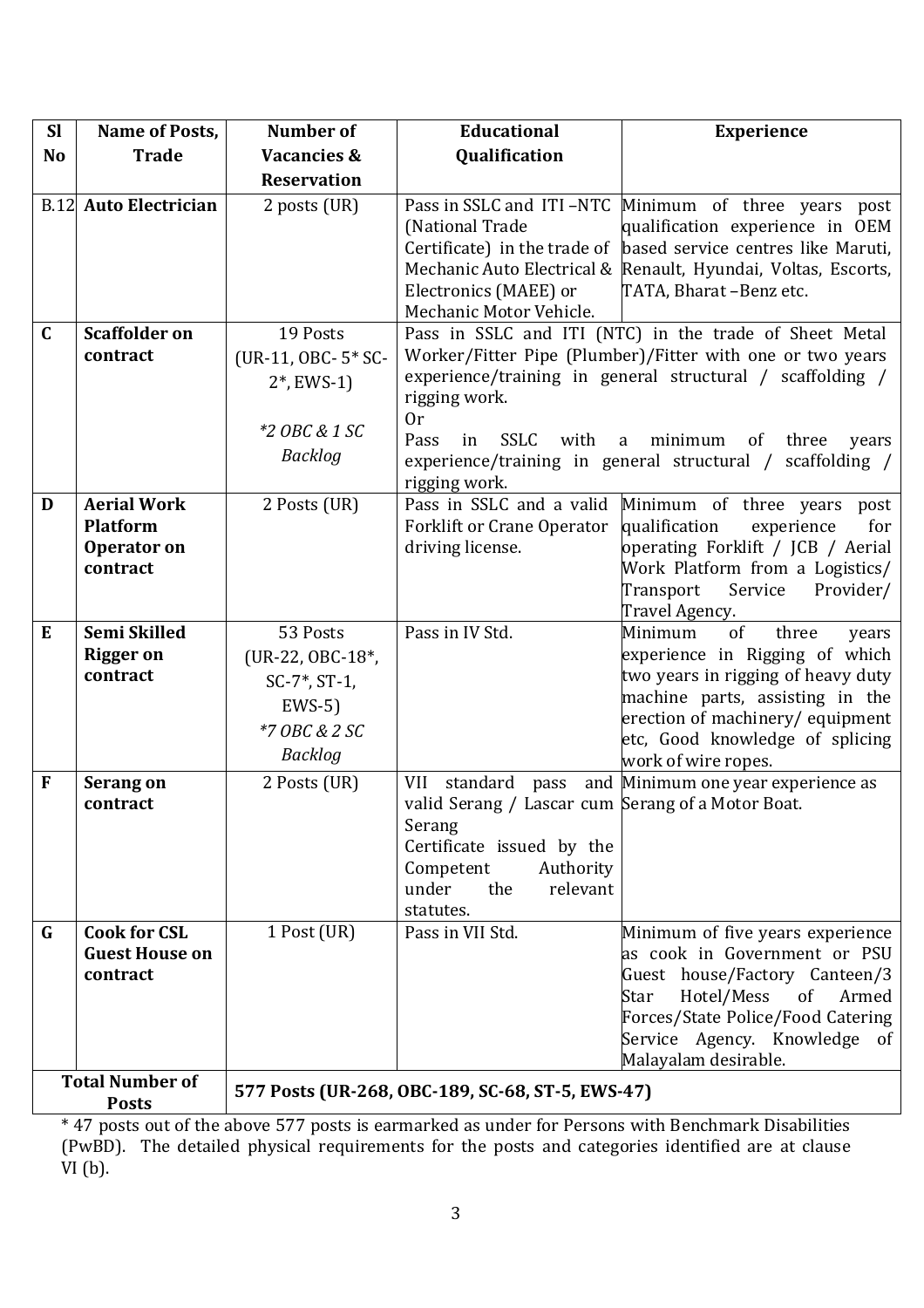| <b>Sl</b><br>No | <b>Name of Posts</b>                            | <b>Total No. of Posts</b><br>earmarked for PwBD |
|-----------------|-------------------------------------------------|-------------------------------------------------|
| A               | <b>Fabrication Assistants on contract basis</b> |                                                 |
| A.1             | <b>Sheet Metal Worker</b>                       | 7                                               |
| A.2             | Welder                                          | 6                                               |
| B               | <b>Outfit Assistants on contract basis</b>      |                                                 |
| B.1             | Fitter                                          | 3                                               |
| B.2             | Mechanic Diesel                                 | 2                                               |
| <b>B.4</b>      | Fitter Pipe / Plumber                           | 2                                               |
| B.5             | Painter                                         |                                                 |
| <b>B.6</b>      | Electrician                                     | 5                                               |
| B.7             | Crane Operator (EOT)                            | 2                                               |
| B.8             | Electronic Mechanic                             | 5                                               |
| B.9             | <b>Instrument Mechanic</b>                      | 5                                               |
| <b>B.10</b>     | Shipwright Wood / Carpenter                     |                                                 |
| <b>B.11</b>     | Machinist                                       |                                                 |
| C.              | <b>Scaffolder on contract basis</b>             | 2                                               |
| E               | Semi Skilled Rigger on contract basis           | 4                                               |
|                 | <b>Total</b>                                    | 47                                              |

### II. Period of Contract

All posts above are temporary in nature and for a maximum period of three years subject to project requirements and performance.

### III. Remuneration

| Posts                | Contract   | Consolidated pay per | Compensation for extra |
|----------------------|------------|----------------------|------------------------|
|                      | Period     | month                | hours of Work          |
| For Posts at Sl      | Ist year   | ₹23300/-             | ₹4900/-                |
| No. A, B & G         | $2nd$ year | ₹ 24000/-            | ₹5000/-                |
|                      | $3rd$ year | ₹24800/-             | ₹5100/-                |
| For Posts at Sl.     | Ist year   | ₹ 22100/-            | ₹4600/-                |
| No. C, $D$ , $E & F$ | $2nd$ year | ₹22800/-             | ₹4700/-                |
|                      | 3rd year   | ₹23400/-             | ₹4900/-                |

### IV. Age

- a) For posts at Sl Nos. A, B, C, D, E & F, the upper age limit prescribed for the posts shall be 30 years as on 10 Oct 2020. The upper age limit is relaxable by 3 years for OBC (Non Creamy Layer) candidates and 5 years for SC/ST candidates in posts reserved for them. The upper age limit shall be relaxable for Persons with Benchmark Disabilities (PwBD) & Ex-servicemen as per Government of India guidelines subject to a maximum age of 45 years.
- b) For post at Sl No. G, age shall not exceed 50 years as on 10 Oct 2020. The upper age limit shall be relaxable for Persons with Benchmark Disabilities (PwBD) & Ex-servicemen as per Government of India guidelines subject to a maximum age of 55 years.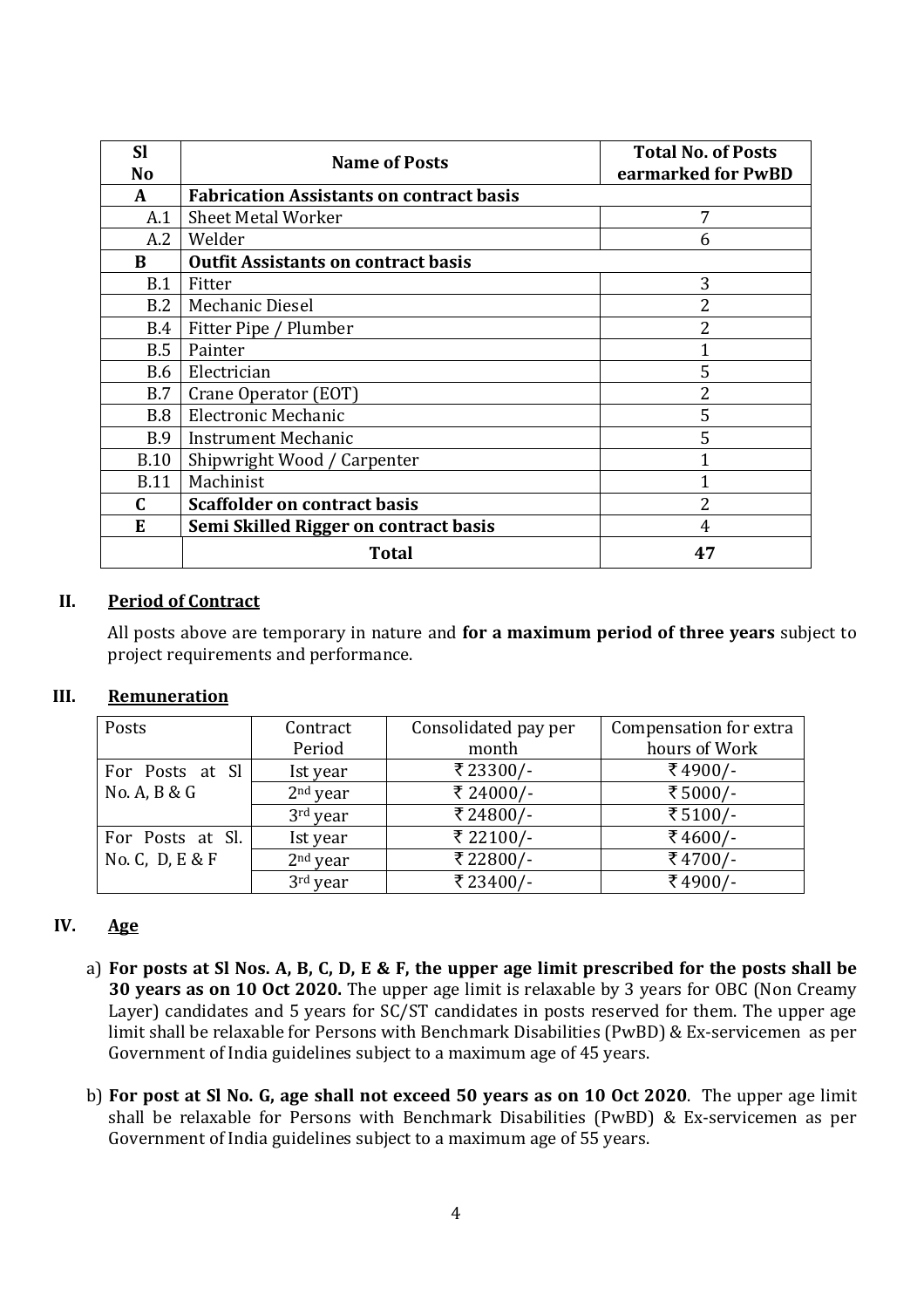### V. Method of Selection

### a) For the posts of Fabrication Assistants and Outfit Assistants on contract basis:-

- (i) The method of selection shall include Phase I consisting of an Objective type online test and Phase II consisting of Practical Test. Accordingly, weightages are assigned to the following parameters for final selection:
	- ITI (NTC) Marks  $: 20\%$
	- Objective type online test  $\therefore$  30 %
	- Practical Test : 50 % (Based on grades obtained in the test)
- (ii) Rank lists for the respective posts shall be prepared based on the total marks secured by the candidates in the above parameters. In case, the same aggregate marks is secured by more than one candidate, marks scored in the Practical Test shall be the basis of determining the order of rank list. In case of a tie thereafter, relative merit shall be decided based on marks scored in the Objective type online test and thereafter based on marks scored in the ITI –NTC exam. In case of a tie thereafter, relative merit shall be decided based on seniority in age.
- (iii) The Phase I Objective type Online test shall be of 35 minutes duration comprising of 30 Multiple Choice Questions and consists of two parts General (Part A) (10 Marks) and Trade related (Part B) (20 Marks). Each question carries one mark. There shall be no negative marks.
- (iv) CSL reserves the right to stipulate a minimum cut off mark for Objective type online test and the candidates shall be short listed for the certificate verification based on the cut off marks fixed for various posts. In case, same marks secured by more than one candidate in the online test, all those candidates shall be called for the certificate verification prior to Phase II Practical Test. Only those candidates who successfully complete the certificate verification shall be allowed to attend the Phase II Practical Test.

### b) For all the other posts on contract basis:-

- (i) For the post of Scaffolder on contract basis, the method of selection shall be through Practical and Physical Tests. The weightages are assigned to the following parameters for the final selection:
	- i. Practical Test : 80 % (Based on grades obtained in the test)
	- ii. Physical Test : 20 %
- (ii) For the posts of Aerial Work Platform Operator, Semi Skilled Rigger and Serang on contract basis, the method of selection shall be through Practical tests which shall be given 100% weightage (based on grades obtained in the test) and marks awarded accordingly.
- (iii) For the post of Cook on Contract basis, the method of selection shall be through Practical & Written Tests. The weightages are assigned to the following parameters for the final selection:
	- i. Practical Test : 80 % (Based on grades obtained in the test)
	- ii. Written Test : 20 %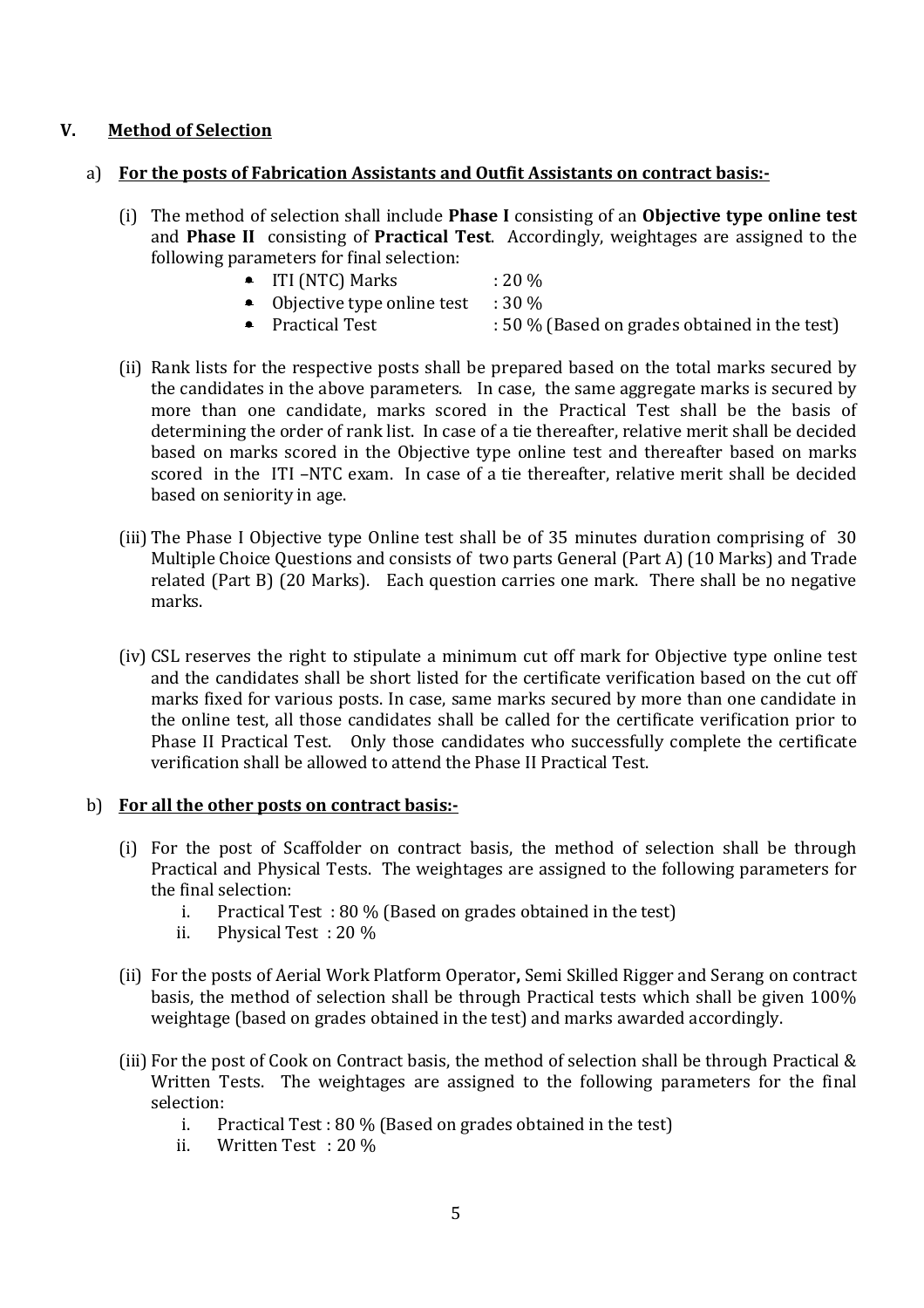- (iv) Candidates who are shortlisted based on the eligibility requirements for the posts, and who successfully complete the certificate verification shall only be allowed to attend the Written / Practical / Physical tests.
- c) For all posts, CSL reserves the right to fix minimum marks for pass in the tests at its sole discretion.

# VI. Conditions

# a) Reservation

- (i) Government of India Directives on reservation applicable for Scheduled Caste (SC)/ Scheduled Tribe (ST)/ Other Backward Class (OBC)/ OBC (Minority)/ Economically Weaker Sections (EWS)/Persons with Benchmark Disabilities (PwBD)/ Ex-servicemen (ESM) candidates shall apply subject to meeting the eligibility requirements.
- (ii) In the case of Persons with Benchmark Disabilities, the degree of disability should be minimum of 40%. The applicant should submit a *valid Certificate of disability* to this effect in the prescribed format issued by Competent Authority as per the Rights of Persons with Disabilities Rules, 2017.
- (iii) Candidates belonging to SC/ST/OBC (Non Creamy Layer), should produce a valid recent community certificate in the prescribed format issued by the Revenue Authority not below the rank of the Tahsildar, failing which their candidature shall not be considered against the respective categories.
- (iv) Candidates belonging to EWS category should produce a valid Income and Asset Certificate issued by any of the following authorities in the prescribed format. This certificate shall only be accepted as proof of candidate's claim as belonging to EWS, failing which their candidature shall not be considered against reservation under EWS category:<br>a) District Magistrate/Additional District Magistrate/ Collect
	- a) District Magistrate/Additional District Magistrate/ Collector/ Deputy Commissioner/Additional Deputy Commissioner/ 1st Class Stipendary Magistrate/ Sub-Divisional Magistrate/ Taluka Magistrate/ Executive Magistrate/ Extra Assistant Commissioner.
	- b) Chief Presidency Magistrate/Additional Chief Presidency Magistrate/ Presidency Magistrate.
	- c) Revenue Officer not below the rank of Tahsildar and
	- d) Sub-Divisional Officer or the area where the candidate and/or his family normally resides.

## b) Physical Requirements for Persons with Benchmark Disabilities (PwBD) for the posts:

| Sl.<br>N <sub>o</sub> | Name of Posts on contract basis            | Categories of Persons with<br><b>Benchmark Disabilities</b><br>(PwBD) as per clause 2.2 of<br>DoPT OM<br>No.36035/02/2017-Estt<br>(Res) dated 15.01.2018 | Physical<br>Requirements |
|-----------------------|--------------------------------------------|----------------------------------------------------------------------------------------------------------------------------------------------------------|--------------------------|
| A.1                   | <b>Fabrication Assistant - Sheet Metal</b> | Categories of PwBD under                                                                                                                                 | S, ST, W, PP, L,         |
|                       | Worker                                     | clauses 2.2 ( $\mathbf b \& \mathbf c$ )                                                                                                                 | KC, MF, SE, C            |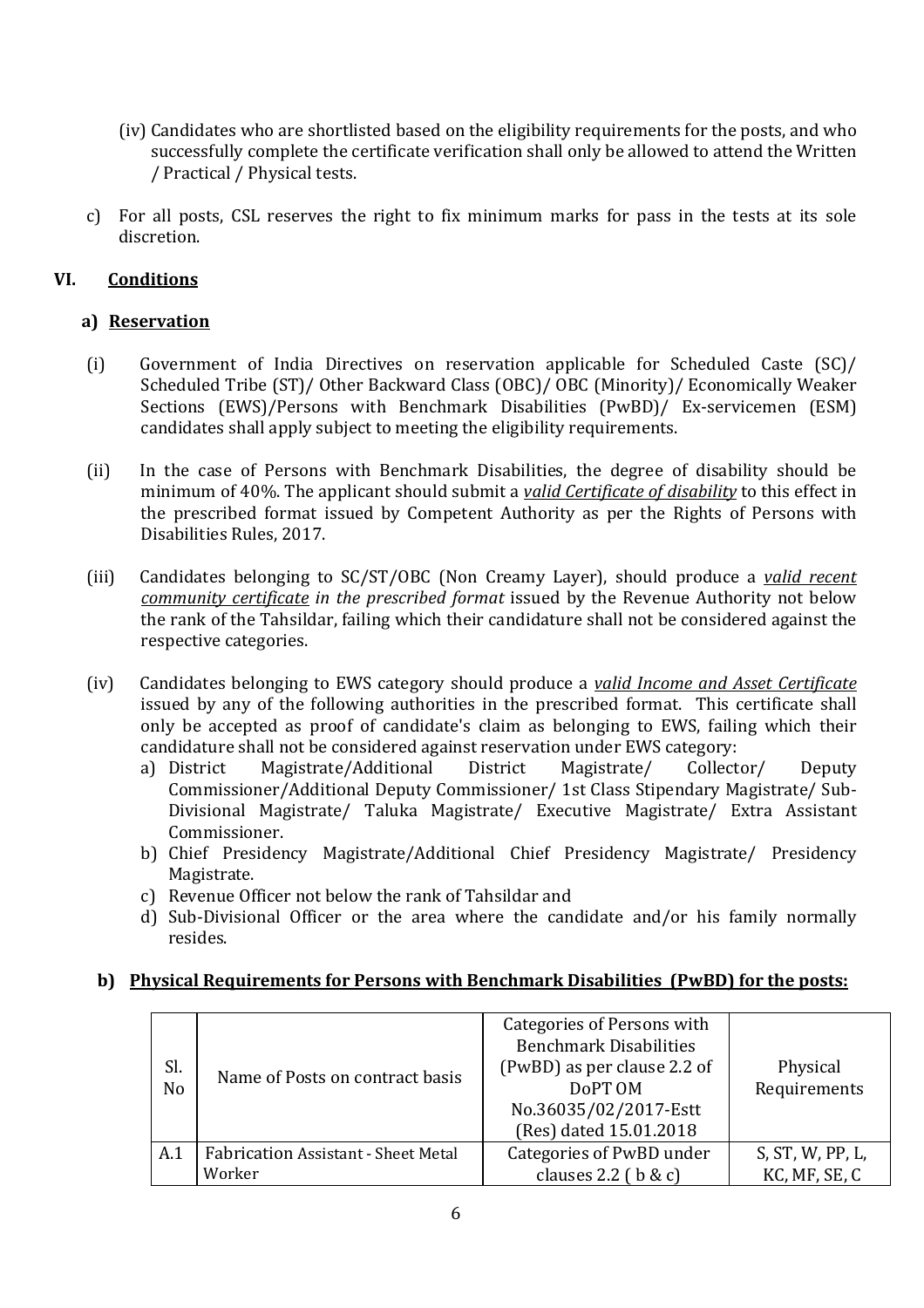|                |                                          | <b>Categories of Persons with</b>          |                      |
|----------------|------------------------------------------|--------------------------------------------|----------------------|
|                |                                          | <b>Benchmark Disabilities</b>              |                      |
| Sl.            |                                          | (PwBD) as per clause 2.2 of                | Physical             |
| N <sub>0</sub> | Name of Posts on contract basis          | DoPT OM                                    | Requirements         |
|                |                                          | No.36035/02/2017-Estt                      |                      |
|                |                                          | (Res) dated 15.01.2018                     |                      |
| A.2            | <b>Fabrication Assistant - Welder</b>    | Categories of PwBD under                   | S, ST, W, BN, MF,    |
|                |                                          | clauses $2.2$ ( $b & c$ )                  | <b>SE</b>            |
| B.1            | Outfit Assistant - Fitter                | Categories of PwBD under                   | S, ST, W, BN, KC,    |
|                |                                          | clauses $2.2$ ( $b & c$ )                  | MF, SE, RW, H, C     |
| B.2            | Outfit Assistant - Mechanic Diesel       | Categories of PwBD under                   | S, ST, W, BN, KC,    |
|                |                                          | clauses $2.2$ ( $b & c$ )                  | MF, SE, RW, H, C     |
| B.3            | Outfit Assistant -Mechanic Motor         | Categories of PwBD under                   | S, ST, W, BN, KC,    |
|                | Vehicle                                  | clauses $2.2$ ( $b & c$ )                  | MF, SE, RW, H, C     |
| B.4            | Outfit Assistant - Fitter Pipe           | Categories of PwBD under                   | S, ST, W, PP, L,     |
|                | (Plumber)                                | clauses $2.2$ ( $b & c$ )                  | KC, MF, SE, C        |
| B.5            | Outfit Assistant - Painter               | Categories of PwBD under                   | S, ST, W, BN, PP,    |
|                |                                          | clauses $2.2$ ( $b & c$ )                  | KC, SE               |
| <b>B.6</b>     | Outfit Assistant - Electrician           | Categories of PwBD under                   | S, ST, W, BN, PP,    |
|                |                                          | clauses $2.2$ ( $b & c$ )                  | KC, MF, SE, RW, C    |
| B.7            | Outfit Assistant - Crane Operator        | Categories of PwBD under                   | S, ST, W, BN, MF,    |
|                | EOT                                      | clauses $2.2$ ( $b & c$ )                  | SE                   |
| <b>B.8</b>     | Outfit Assistant - Electronic            | Categories of PwBD under                   | S, ST, W, BN, MF,    |
|                | Mechanic                                 | clauses 2.2 ( $\mathbf{b} \& \mathbf{c}$ ) | SE, RW, H, C         |
| <b>B.9</b>     | Outfit Assistant - Instrument            | Categories of PwBD under                   | S, ST, W, BN, L, PP, |
|                | Mechanic                                 | clauses 2.2 (b)                            | KC, MF, SE, W, C     |
| <b>B.10</b>    | Outfit Assistant - Ship Wright           | Categories of PwBD under                   | S, BN, SE, RW, C,    |
|                | Wood                                     | clauses $2.2$ (b)                          | MF, ST, W, KC, L     |
| <b>B.11</b>    | Outfit Assistant - Machinist             | Categories of PwBD under                   | S, ST, BN, L, MF, SE |
|                |                                          | clauses $2.2$ (a & c)                      |                      |
|                | B.12 Outfit Assistant - Auto Electrician | Categories of PwBD under                   | S, ST, BN, L, PP,    |
|                |                                          | clauses $2.2$ ( $b & c$ )                  | <b>SE</b>            |
| C              | Scaffolder on contract                   | Categories of PwBD under                   | S, ST, W, PP, L,     |
|                |                                          | clauses 2.2 $(a, b & c)$                   | KC, MF, SE, C        |
| D              | Aerial Work Platform Operator on         | Categories of PwBD under                   | S, ST, BN, L, KC,    |
|                | contract                                 | clauses $2.2$ (c)                          | SE                   |
| E              | Semi Skilled Rigger on contract          | Categories of PwBD under                   | S, ST, BN, L, MF,    |
|                |                                          | clauses $2.2$ ( $b & c$ )                  | SE                   |
| $\mathbf{F}$   | Serang on contract                       | Categories of PwBD under                   | S, ST, W, PP, MF,    |
|                |                                          | clauses $2.2$ (b & c)                      | SE                   |
| G              | Cook for CSL Guest House on              | Categories of PwBD under                   | S, ST, BN, MF, L,    |
|                | contract                                 | clauses 2.2 (a, $b & c$ )                  | SE, H, RW            |

Abbreviations used: S=Sitting, ST=Standing, W=Walking, BN=Bending, L=Lifting, KC=Kneeling & Crouching, JU=Jumping, PP=Pulling & Pushing, MF=Manipulation by Fingers, RW=Reading & Writing, SE=Seeing, H=Hearing, C=Communication.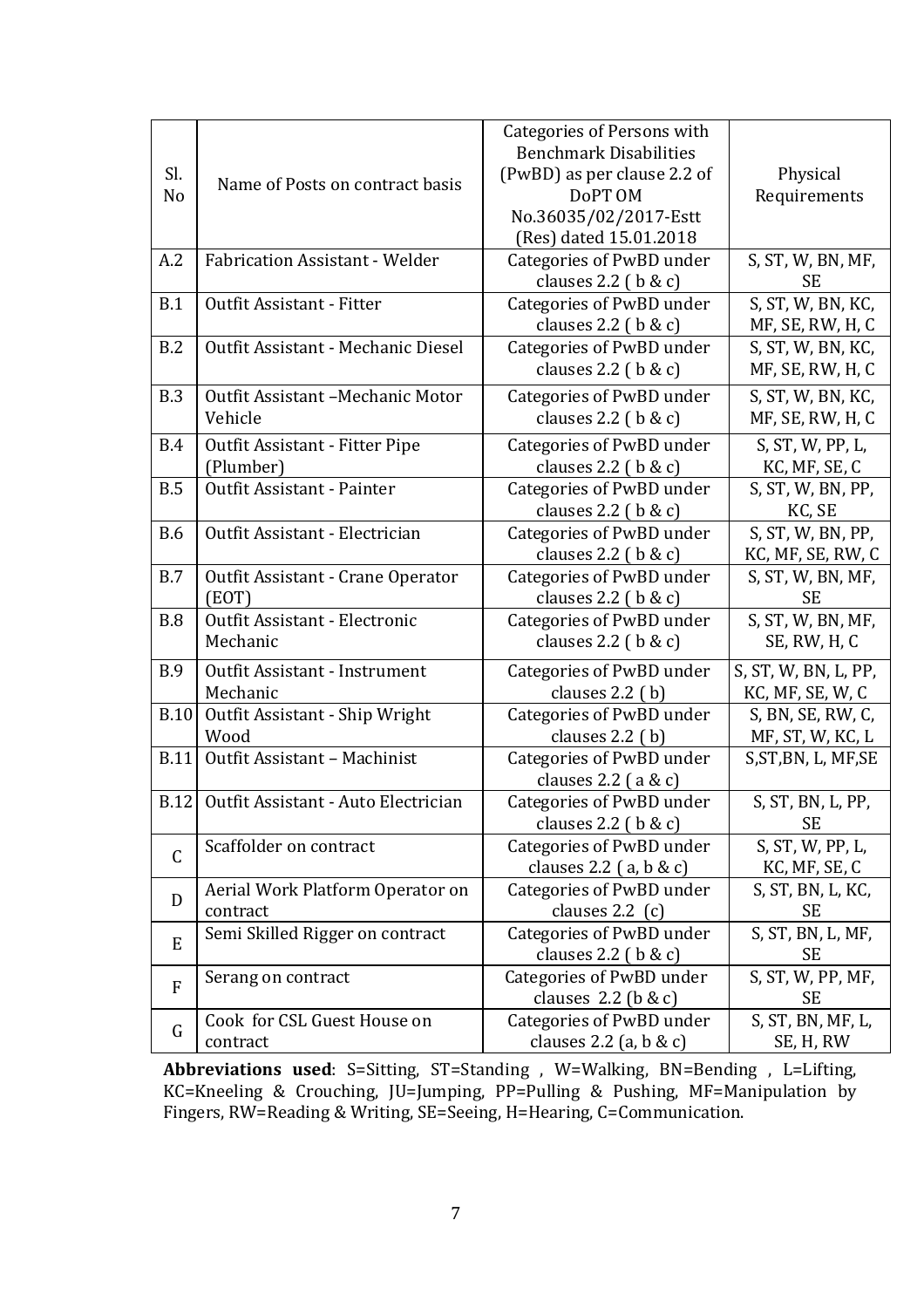## c) Qualification

- (i) The minimum qualification stipulated for all the posts must be from an Institute/ Examination Board recognized by appropriate statutory authority in India or State/ Central Government.
- (ii) Those applicants having qualifications equivalent to any of the prescribed qualifications should submit Equivalency Certificate issued by the competent authority and without such certificate, their candidature shall not be considered.

### d) Experience

- (i) Experience acquired after the date of passing of the qualification stipulated as per item I above shall only be considered. Period of post qualification experience shall be reckoned as on 10 Oct 2020.
- (ii) For the posts at Sl Nos. A, B & C, the period of Apprenticeship Training in the relevant trade under the Apprentices Act 1961, shall be treated as experience. Any paid training will also be treated as experience.
- (iii) Applicants who are Ex-servicemen should submit Discharge Certificate/ Book/ Pension Payment Order from the Armed Forces. Those ex-servicemen having ITI – NTC endorsed in their Discharge Certificate/ Book should have working experience in the relevant trade in the Armed Forces. Ex-servicemen claiming equivalency of NTC in trades should produce the certificate of equivalency or endorsement in the Discharge certificate of the same with authority (refer order issued by the Govt. of India) should produce certificates indicating qualification and work experience in the relevant trade in the Armed Forces, as proof of experience during certificate verification process. They should produce experience certificate from the authorities concerned, failing which their candidature shall not be considered.
- (iv) Applicants who are presently working in any organisation (Private/ Public Sector/ Government) in the absence of experience certificate, should submit copy of Appointment / Offer letter issued by the organisation, latest Pay Slip / copy of last Pay drawn as proof of experience. For past employment, experience certificate indicating the date of joining as well as relieving should be submitted. During the certificate verification process, the candidates should produce all certificates in original to establish the experience claimed in their online application, failing which their candidature shall be cancelled and they shall not be considered for further selection.
- $(v)$  Applicants who are in the final year of contract on rolls of CSL as on date of this vacancy notification are also eligible to apply, subject to meeting all other notified requirements. Those who are in the first year and second year of contract are not eligible to apply.

## e) Application Fee

(i) For the posts at SI Nos. A & B (Fabrication and Outfit Assistants on contract basis), the application fee shall be  $\bar{\tau}$  300/- (Non refundable, plus bank charges extra) and for the remaining posts at Sl Nos. C to G (Scaffolder, Aerial Work Platform Operator, Semi Skilled Rigger, Serang and Cook for CSL Guest House on contract, the application fee shall be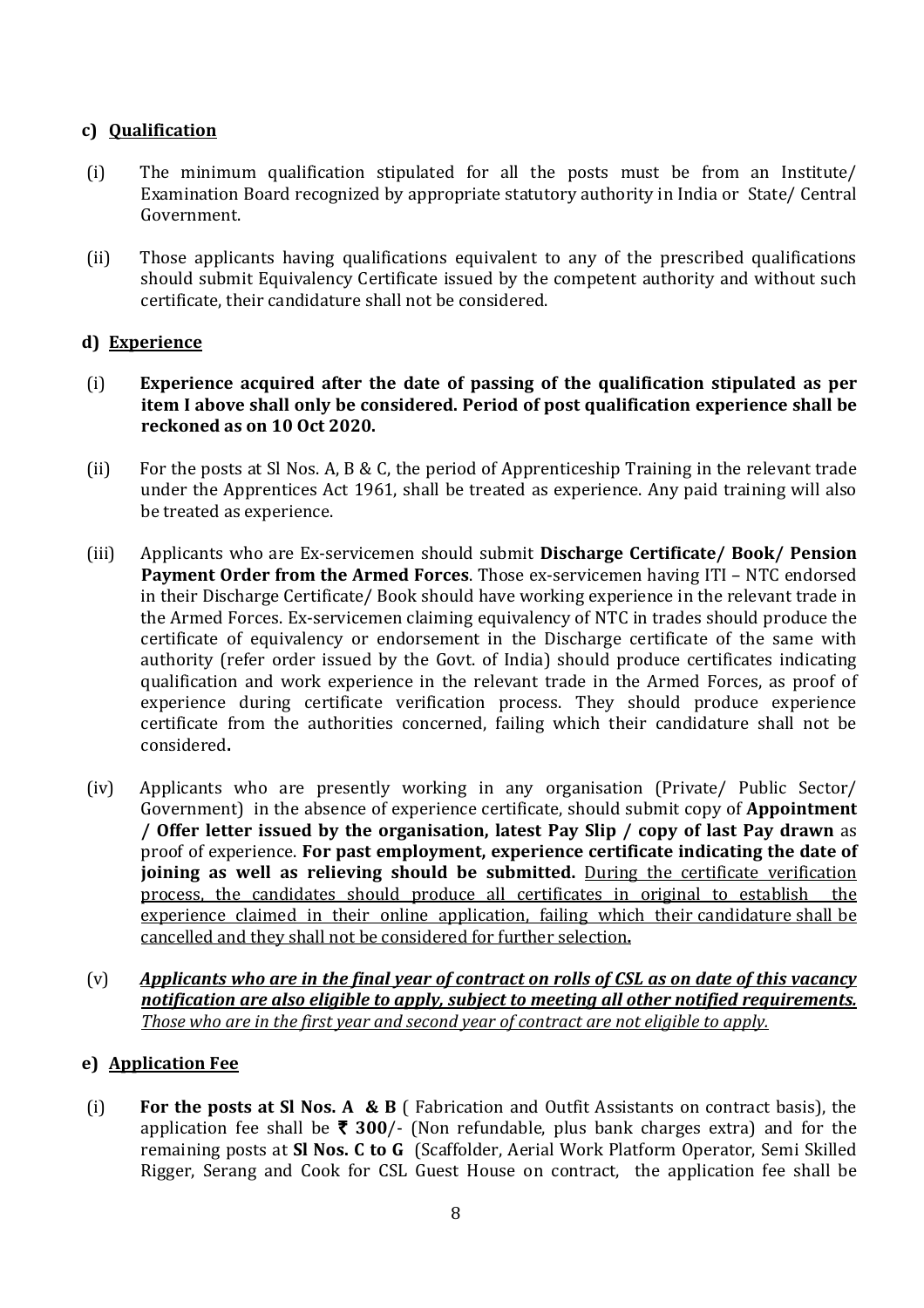$\overline{200/}$ - (Non refundable, plus bank charges extra). The application should be remitted using the Online payment options (Debit Card/Credit Card/Internet Banking) which can be accessed through our Online application facility from 24 Sep 2020 to 10 Oct 2020. No other mode of payment shall be accepted.

- (ii) Applicants belonging to Scheduled Caste (SC)/ Scheduled Tribe (ST)/ Person with Benchmark Disabilities (PwBD) need not pay application fee. They are exempted from payment of application fee.
- (iii) All applicants for whom the fee is applicable i.e. except those belonging to SC/ST and PwBD should pay the application fee as stipulated in clause e (i) above. It is important to note that their candidature shall be considered only on receipt of application fee.

## f) How to apply

- (i) Applicants should go through the User Manual and FAQ published in the link www.cochinshipyard.com (Careers Page) before filling the online application. The application consists of two phases – One time Registration and Submission of application against the posts applicable. Applicants should not submit more than one application. Application once submitted shall be final.
- (ii) Applicants meeting the notified requirements may do the One Time Registration in the SAP Online portal and submit their application. The facility to submit their application can be accessed through our website www.cochinshipyard.com (Careers Page) from 24 Sep 2020 to 10 Oct 2020. Application submitted direct or by any other mode shall not be accepted.
- (iii) Before filling up the online application, all certificates towards proof of age, educational qualification, experience, caste, disability etc and a recent passport size colour photograph shall be kept ready in the system for uploading to the SAP online application portal.
- (iv) Applicants should ensure that all certificates towards proof of age, educational qualification, experience, caste, disability etc and a recent passport size colour photograph are uploaded in the SAP online application portal, failing which their candidature shall not be considered and shall be rejected.
- (v) Applicants should ensure that all the entries have been correctly filled in and application submitted successfully. Filling of garbage/junk details in any of the fields can lead to rejection of your application.
- (vi) Application must be complete in all respects as per this Advertisement Notification. Please note that incomplete applications shall not be considered.
- (vii) After applying through online, applicants should retain a soft copy/ printout of the online application containing the unique registration number generated by the system for their reference. It is important to note that, the unique registration number shall be obtained only upon successful submission of online application. The Registration Number on the online application should be quoted for any correspondence with CSL.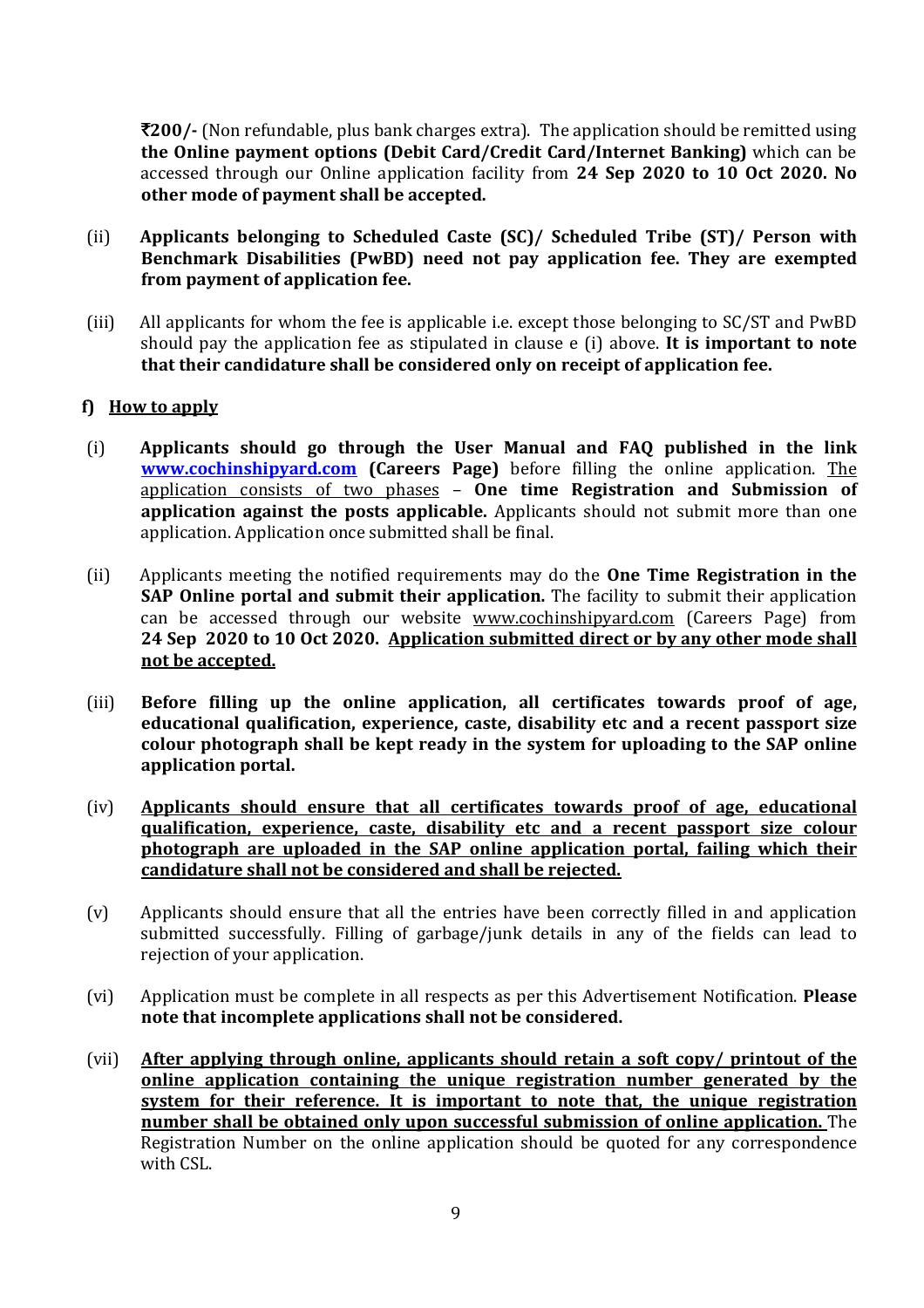## (viii) Applicants need not send the online application print out/ certificates/ application fee in the form of DD/Challan/Cheque by post to Cochin Shipyard Ltd.

(ix) For applying through the SAP online application facility, the website shall remain functional from  $24$  Sep 2020 to 10 Oct 2020. The last date for submission of applications through online is 10 Oct 2020. In order to avoid heavy traffic in website on the last date that may result in non-submission of application, applicants are advised to log in to CSL website and submit applications well in advance before the last date. Those who apply on the last date of application may not get any troubleshooting assistance / technical support in the SAP application portal after 1700 hrs on the last date.

## g) General

- (i) Applicants are advised to make sure that they are meeting the eligibility requirements as per the vacancy notification for the posts before submitting the applications.
- (ii) Definition of Ex-serviceman:- Ex-serviceman is a person
	- (a) Who has served in any rank whether as combatant or non-combatant in a Regular Army, Navy and Air Force of the Indian Union, and
		- (i) Who either has been retired or relieved or discharged from such service whether at his own request or being relieved by the employer after earning his or her pension; or
		- (ii) Who has been relieved from such service on medical grounds attributable to military service or circumstances beyond his control and awarded medical or other disability pension; or
		- (iii) Who has been released from such service as a result of reduction in establishment;
	- (b) Who has been released from such service after completing the specific period of engagement, otherwise than at his own request, or by way of dismissal, or discharge on account of misconduct or inefficiency and has been given a gratuity; and includes personnel of the Territorial Army, namely, pension holders for continuous embodied service or broken spells of qualifying service; Or
	- (c) Personnel of Army Postal Service who are part of Regular Army and retired from the Army Postal Service without reversion to their parent service with pension, or are released from the Army Postal service on medical grounds attributable to or aggravated by military service or circumstances beyond their control and awarded medical or other disability pension; Or
	- (d) Personnel, who were on deputation in Army Postal Service for more than six months prior to 14th April, 1987; Or
	- (e) Gallantry award winners of the Armed Forces including personnel of Territorial Army; Or
	- (f) Ex-recruits boarded out or relieved on medical ground and granted medical disability pension.
- (iii) Shipyard reserves the right to call for any additional documentary evidence from candidates in support of educational qualification / experience / other notified eligibility requirements as indicated in their online application, and information / replies to such queries should be only through the e-mail **career@cochinshipyard.com.** However, Cochin Shipyard shall not be responsible for any delay/non-receipt of such e-mails within the stipulated date and time.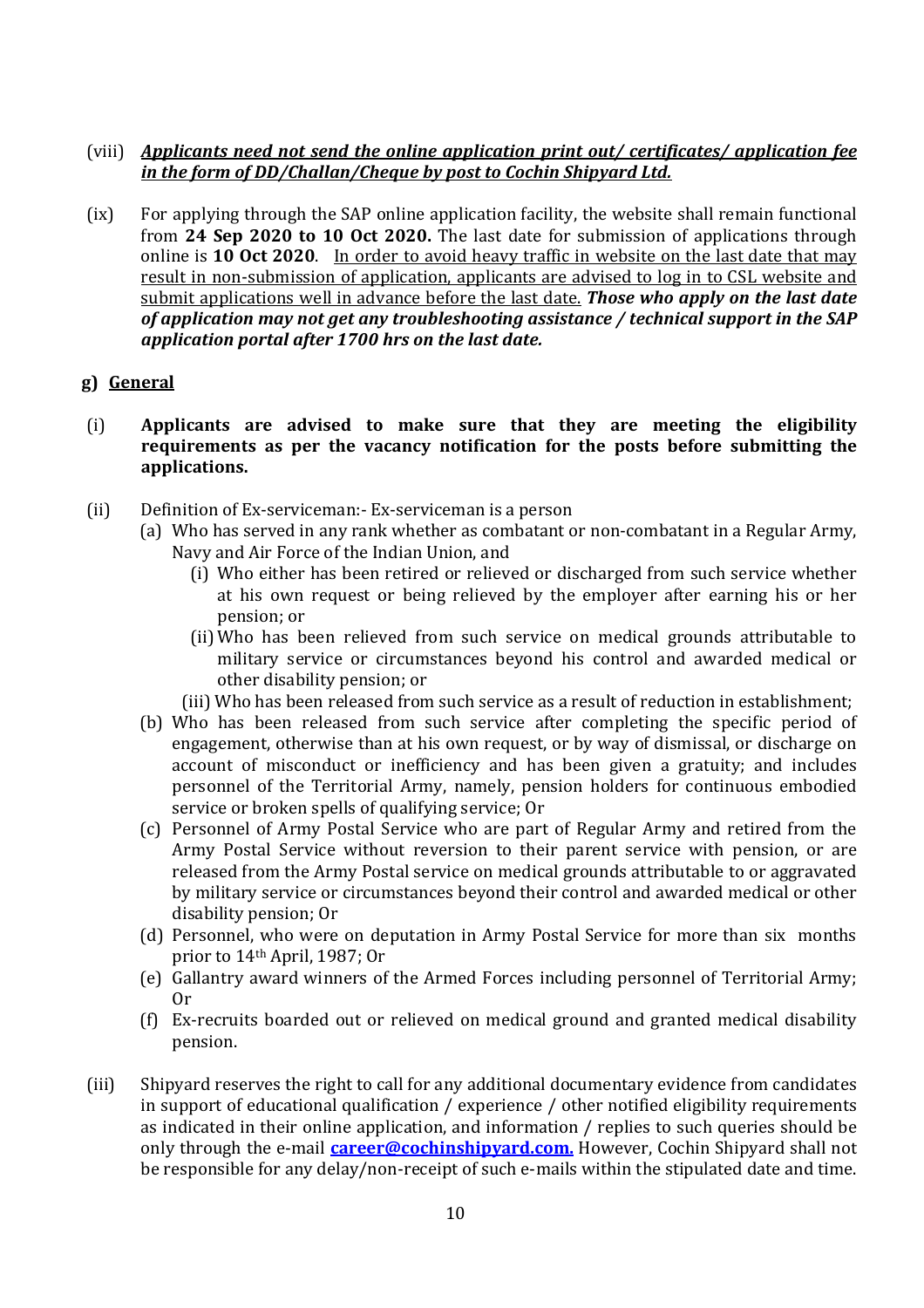Replies to any such queries received after the stipulated date and time shall not be considered and no further correspondence shall be entertained in this regard.

### (iv) Applicants who fail to submit the original certificates and mark sheets during the certificate verification process shall not be considered for selection.

- (v) Call letters shall not be sent to short-listed candidates by post. They shall be informed to download call letter by e-mail/SMS/through CSL website **www.cochinshipyard.com.** Schedule of the selection shall be intimated to the short-listed applicants through SMS/ E-mail/CSL website (Careers Page).
- (vi) No TA/DA shall be paid to the candidates for attending the selection.
- (vii) Mere submission of application through online and Issue of call letter for selection shall not confer any right to the applicant of acceptance of candidature or cannot be construed as an acknowledgement of fulfilling the eligibility criterion.
- (viii) The vacancies are purely on contract basis for a specific period and Shipyard is not liable to offer appointment during or after the completion of contract period of the selected candidates.
- (ix) Candidates should be of sound health and satisfy the medical fitness standards as fixed by CSL. The candidates short-listed for appointment should undergo a medical examination in the hospitals as prescribed by Shipyard and medical fitness further subject to certification by the Chief Medical Officer of CSL.
- (x) No correspondence regarding the rejection of application in case of ineligibility shall be entertained.
- (xi) Rank lists shall be maintained for the posts and shall be operated only in the event of occurrence of a vacancy caused by non-joining of a candidate from the rank list within the date of joining as stipulated in the offer of appointment issued to the candidate, OR, where a candidate joins the post and in the event of separation of a person on account of death or resignation from the post during the period of one year from the date of joining in CSL. The validity period of the wait list shall be upto one year from date of publication of results unless a fresh notification for the same post is issued. Vacancy which arose as stated above shall not be treated as a fresh vacancy and the actual number of posts filled up against this notification shall under no circumstances exceed the number of vacancies indicated in this notification.
- (xii) Notwithstanding the above or any other conditions, CSL reserves the right not to fill up the vacancies notified. Further, the filling up of the notified vacancies shall be subject to the suitability of candidates in the rank list, availability of projects and job requirements. CSL reserves the right to restrict/ alter/cancel/modify the recruitment process, if need so arises without notice or assigning any reason thereof.
- (xiii) If at any stage it is found that any information furnished is false/ incorrect or the candidates does not satisfy the eligibility criteria, the candidature/appointment is liable to be cancelled/ rejected.